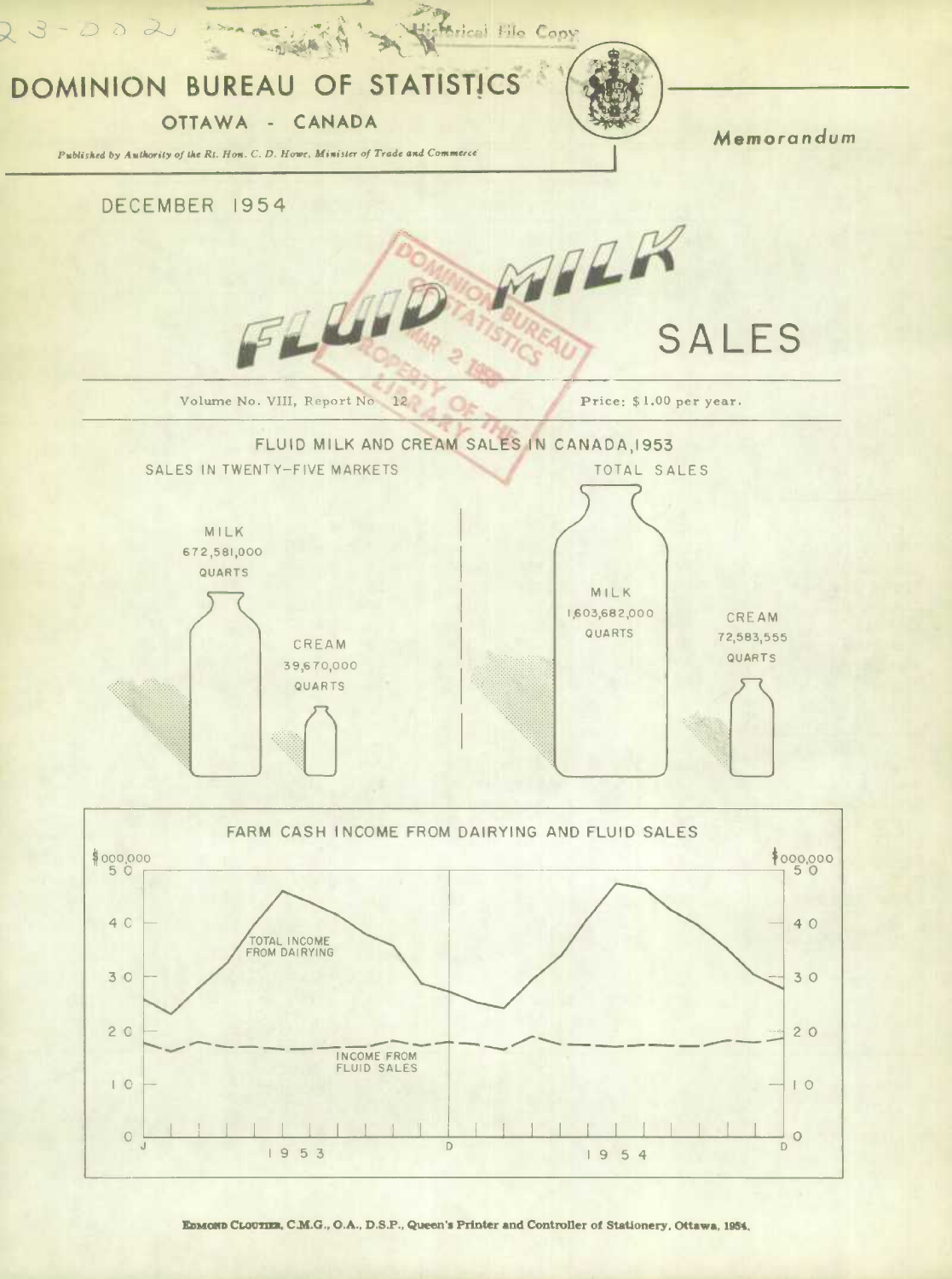## Table I - Fluid Sales in Twenty-Five Markets of Canada

December and January-December, 1954 with Comparisons Shown in Per Cent of 1953

| Markets<br>Within Economic<br>Division                                                                                                                               | MILK                                                                      |                                                             |                                                                                        |                                                             |                                                            | <b>CREAM</b>                                               |                                                                 |                                                          |                                                                               |
|----------------------------------------------------------------------------------------------------------------------------------------------------------------------|---------------------------------------------------------------------------|-------------------------------------------------------------|----------------------------------------------------------------------------------------|-------------------------------------------------------------|------------------------------------------------------------|------------------------------------------------------------|-----------------------------------------------------------------|----------------------------------------------------------|-------------------------------------------------------------------------------|
|                                                                                                                                                                      | December                                                                  |                                                             | Jan.-Dec.                                                                              |                                                             | December                                                   |                                                            | Jan.-Dec.                                                       |                                                          | Dec.                                                                          |
|                                                                                                                                                                      | Sales<br>in<br>Quarts                                                     | $\frac{d}{d}$<br>of<br>1951                                 | Sales<br>in<br>Quarts                                                                  | H<br>of<br>1953                                             | Sales<br>in<br>$B \cdot F \cdot$                           | %<br>of<br>1953                                            | Sales<br>in<br>$B \cdot F \cdot$                                | ‰<br>of<br>1953                                          | Per<br>Cent<br>Fat                                                            |
|                                                                                                                                                                      | '000 Qt.                                                                  | $\frac{1}{2}$                                               | '000 2t.                                                                               | $\frac{d}{d}$                                               | '000 Lb.                                                   | $\frac{1}{2}$                                              | '000 Lb.                                                        | $\frac{d}{d}$                                            | $\overline{\mathscr{E}}$                                                      |
| Maritime Provinces                                                                                                                                                   |                                                                           |                                                             |                                                                                        |                                                             |                                                            |                                                            |                                                                 |                                                          |                                                                               |
| Charlottetown<br>Halifax<br>Sydney<br>Saint John<br>Moncton                                                                                                          | 219<br>1,567<br>890<br>846<br>497                                         | 106<br>108<br>103<br>101<br>105                             | 2,563<br>17,786<br>10,297<br>9,793<br>5,730                                            | 101<br>106<br>100<br>101<br>106                             | $\overline{\mathbf{4}}$<br>24<br>10<br>10<br>7             | 104<br>103<br>140<br>97<br>115                             | 48<br>270<br>105<br>130<br>80                                   | 98<br>107<br>108<br>99<br>102                            | 12.58<br>13.57<br>30.31<br>32.46<br>31.62                                     |
| Central Frovinces                                                                                                                                                    |                                                                           |                                                             |                                                                                        |                                                             |                                                            |                                                            |                                                                 |                                                          |                                                                               |
| Montreal<br>Quebec-Levis<br>Sherbrooke<br>Three Rivers<br>Ottawa-Hull<br>Toronto<br>Hamilton<br>Windsor<br>$Ft$ .- $\forall m$ .- $Ft$ . $Ar$ .<br>Prairie Frovinces | 15,033<br>2,792<br>729<br>632<br>2,997<br>12,397<br>2,863<br>1,970<br>882 | 102<br>107<br>110<br>100<br>106<br>108<br>104<br>101<br>103 | 170,077<br>31,277<br>7,990<br>7,466<br>34,201<br>140,728<br>32,587<br>23,473<br>10,254 | 100<br>101<br>109<br>101<br>104<br>107<br>104<br>102<br>103 | 326<br>34<br>$\Theta$<br>11<br>60<br>271<br>43<br>33<br>11 | 96<br>126<br>106<br>101<br>114<br>110<br>101<br>102<br>101 | 3,566<br>355<br>100<br>112<br>602<br>2,779<br>421<br>313<br>129 | 98<br>97<br>110<br>103<br>106<br>105<br>101<br>98<br>111 | 18.01<br>16.41<br>20.97<br>23.89<br>20.29<br>15.11<br>18.87<br>16.67<br>18.59 |
| Winnipeg<br>Regina<br>Moose Jaw<br>Saskatoon<br>Swift Cur.-York'n.<br>Edmonton<br>Calgary<br>Leth -Med.Hat                                                           | 3,900<br>836<br>307<br>886<br>182<br>2,198<br>1,728<br>383                | 104<br>106<br>110<br>107<br>106<br>110<br>110<br>107        | 44,917<br>9,577<br>3,449<br>10,205<br>2,081<br>24,545<br>18,999<br>4,325               | 105<br>107<br>107<br>108<br>107<br>108<br>106<br>105        | 122<br>24<br>7<br>18<br>5<br>60<br>45<br>10                | 100<br>106<br>105<br>100<br>90<br>109<br>105<br>101        | 1,346<br>259<br>74<br>203<br>54<br>649<br>484<br>106            | 100<br>103<br>102<br>104<br>97<br>103<br>102<br>99       | 12.18<br>12.79<br>12.17<br>12.76<br>18.55<br>12.29<br>12.21<br>12.58          |
| British Columbia<br>Vancouver<br>Victoria<br>Nanaimo                                                                                                                 | 5,357<br>974<br>130                                                       | 105<br>106<br>96                                            | 62,682<br>11,192<br>1,586                                                              | 105<br>103<br>97                                            | 142<br>21<br>$\mathbf{z}$                                  | 101<br>104<br>85                                           | 1,573<br>237<br>23                                              | 101<br>99<br>92                                          | 11.70<br>12.77<br>13.71                                                       |

 $= 2 -$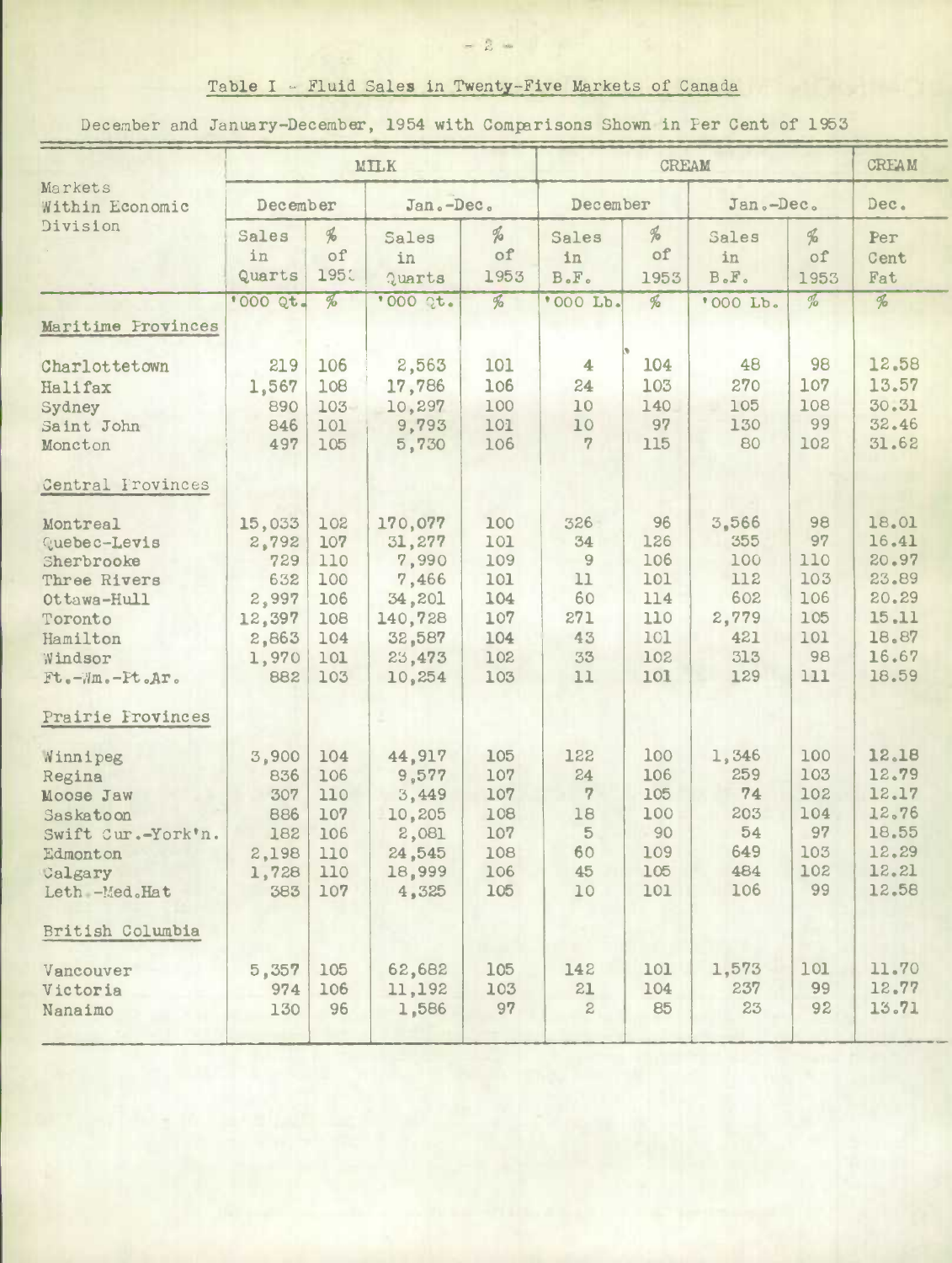## Table II - Estimated Fluid Milk and Cream Sales\*

Canada, by Provinces, December and January-December, 1954 with Comparisons Shown in Per Cent of 1953

N.B. Data shown in this report are revised to conform with estimates shown in the Dairy Review

|                   | (A) Fluid Milk Sales - In Quarts |                 |                              |                             | (B) Fluid Cream Sales-Butter-fat |                          |                                   |                             |  |
|-------------------|----------------------------------|-----------------|------------------------------|-----------------------------|----------------------------------|--------------------------|-----------------------------------|-----------------------------|--|
|                   | December                         |                 | Jan.-Dec.                    |                             | December                         |                          | $Jan. = Dec.$                     |                             |  |
| Province          | Sales<br>in.<br>Quarts           | %<br>of<br>1953 | Sales<br>in<br><b>luarts</b> | $\frac{d}{2}$<br>of<br>1953 | Sales<br>in<br>$B \cdot F \cdot$ | $\%$<br>of<br>1953       | $S$ : les<br>in.<br>$B \cdot F$ . | $\frac{d}{d}$<br>of<br>1953 |  |
|                   | "000 Qt.                         | $\frac{a}{2}$   | *000 Qt.                     | $\frac{d}{d}$               | '000 Lb.                         | $\overline{\mathcal{A}}$ | '000 Lb.                          | $\frac{d}{2}$               |  |
| Canada            | 144,825                          | 105             | 1.650,968                    | 103                         | 2,586                            | 103                      | 29,744                            | 101                         |  |
| Prince Edward Is. | 792                              | 105             | 9,151                        | 102                         | 13                               | 108                      | 151                               | 98                          |  |
| Nova Scotia       | 5,060                            | 108             | 59.450                       | 106                         | 68                               | 113                      | 820                               | 110                         |  |
| New Brunswick     | 4,351                            | 104             | 50,271                       | 103                         | 59                               | 105                      | 713                               | 103                         |  |
| Quebec            | 54,945                           | 104             | 524,551                      | 101                         | 896                              | 100                      | 10,766                            | 99                          |  |
| Ontario           | 50,278                           | 105             | 571,818                      | 104                         | 783                              | 105                      | 8,620                             | 101                         |  |
| Manitoba          | 5,690                            | 104             | 65,957                       | 104                         | 151                              | 100                      | 1,746                             | 100                         |  |
| Saskatchewan      | 6,689                            | 107             | 76.349                       | 107                         | 163                              | 102                      | 1,775                             | 105                         |  |
| Alberta           | 7,249                            | 109             | 80,310                       | 106                         | 196                              | 107                      | 2,285                             | 103                         |  |
| British Columbia  | 9,771                            | 105             | 113.111                      | 104                         | 257                              | 103                      | 2,868                             | 102                         |  |

(C) Fluid Milk, Fluid Cream and Total Fluid Sales, Expressed in Founds of Milk

|                   | <b>MILK</b><br>December |                                     | CREAM<br>December |               | FLUID SALES     |               |              |      |  |
|-------------------|-------------------------|-------------------------------------|-------------------|---------------|-----------------|---------------|--------------|------|--|
| Province          |                         |                                     |                   |               | December        |               | $Jan. -Dec.$ |      |  |
|                   | $e^{a}$                 | $\frac{d}{2}$                       | Sales             | $\frac{d}{d}$ | Sales           | $\frac{d}{2}$ | Sales        | $\%$ |  |
|                   | in                      | of                                  | in                | οf            | in              | of            | in           | of   |  |
|                   | $Lb$ .                  | 1953                                | Lb.               | 1953          | Lb <sub>o</sub> | 1953          | Lb.          | 1953 |  |
|                   | '000 Lb.                | $\frac{\partial}{\partial \varphi}$ | 000 Lb.           | $\%$          | '000 Lb.        | %             | '000 Lb.     | $\%$ |  |
| Canada            | 373,648                 | 105                                 | 73,161            | 103           | 446,809         | 105           | 5,100,292    | 103  |  |
| Frince Edward Is. | 2,041                   | 105                                 | 352               | 108           | 2,393           | 105           | 27,687       | 101  |  |
| Nova Scotia       | 13,056                  | 108                                 | 1,774             | 113           | 14,830          | 109           | 174,669      | 107  |  |
| New Brunswick     | 11,226                  | 104                                 | 1,515             | 105           | 12,741          | 104           | 148,039      | 103  |  |
| Quebec            | 141,759                 | 104                                 | 25.613            | 100           | 167,372         | 103           | 1,918,934    | 100  |  |
| Ontario           | 129,716                 | 105                                 | 22,373            | 105           | 152,089         | 105           | 1.721.583    | 104  |  |
| Manitoba          | 14,681                  | 104                                 | 4,265             | 100           | 18,946          | 103           | 219,347      | 103  |  |
| Saskatchewan      | 17,257                  | 107                                 | 4,681             | 102           | 21,938          | 106           | 247,985      | 106  |  |
| Alberta           | 18,702                  | 109                                 | 5,497             | 107           | 24,199          | 108           | 271,206      | 105  |  |
| British Columbia  | 25,210                  | 105                                 | 7,091             | 103           | 32,301          | 104           | 370.842      | 103  |  |

\*Estimates are based on reports from 177 markets of Canada which represent in the aggregate 62.7 per cent of the estimated milk sales and 58.0 per cent of the estimated cream sales. The number of markets are shown as follows: F.E.I., 6; N.S., 19; N.B., 17; Que., 19; Ont., 33; Man., 12; Sask., 23; Alta., 28 and B.C. 20.

> Issued, Monday, February 28, 1955 575 Copies

5503-501  $28 - 2 - 55$